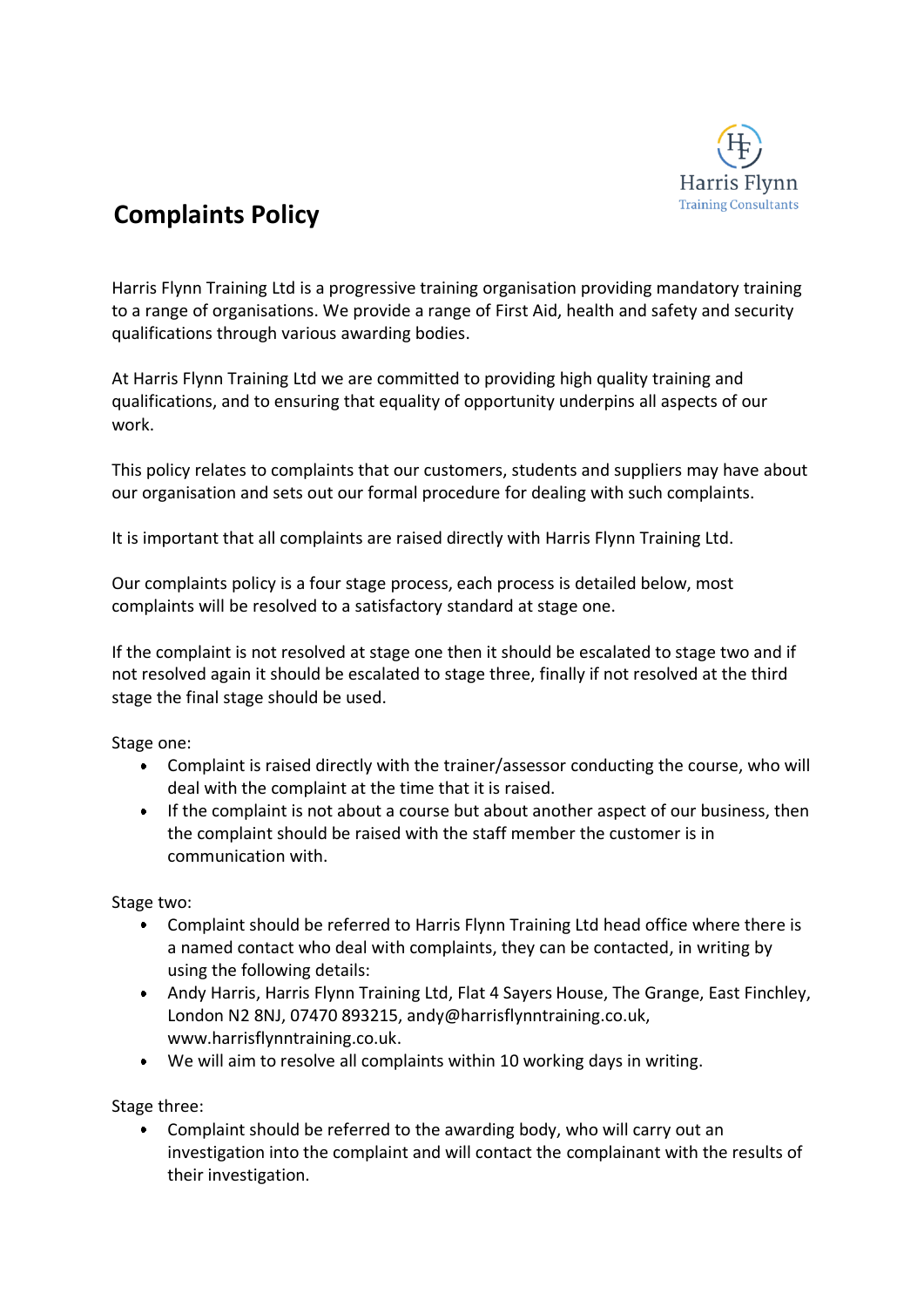Contact us for awarding body contact details.

Stage four:

- Stage four is the final stage of the complaint, if your complaint has not been resolved, you can take your complaint to Ofqual.
- You can make us aware of your complaint by letter, phone or email.

## **Office of Qualifications and Examinations Regulation**

Earlsdon Park, 53-55 Butts Road, **Coventry** CV1 3BH

**Telephone:** 0300 303 3346 (Lines are open Monday to Friday, 9.00am to 5.00pm)

**Textphone:** 0300 303 3345

**Fax:** 0300 303 3348

**Email:** [info@ofqual.gov.uk](mailto:info@ofqual.gov.uk)

## **Qualifications Wales**

Q2 Building Pencarn Lane Imperial Park Coedkernew Newport NP10 8AR

**Email:** [contact@qualificationswales.org](mailto:contact@qualificationswales.org)

**Policy:** http://qualificationswales.org/media/1444/281015-reg-complaints-awardingbodies.pdf

## **CCEA Regulation**

Marisa Getgood *(Complaints Co-ordinator)* **CCEA** 29 Clarendon Road Clarendon Dock Belfast BT1 3BG

**Email:** [mgetgood@ccea.org.uk](mailto:mgetgood@ccea.org.uk?subject=Complaint%20Notification)

**Telephone:** +44 (0)2890 261407